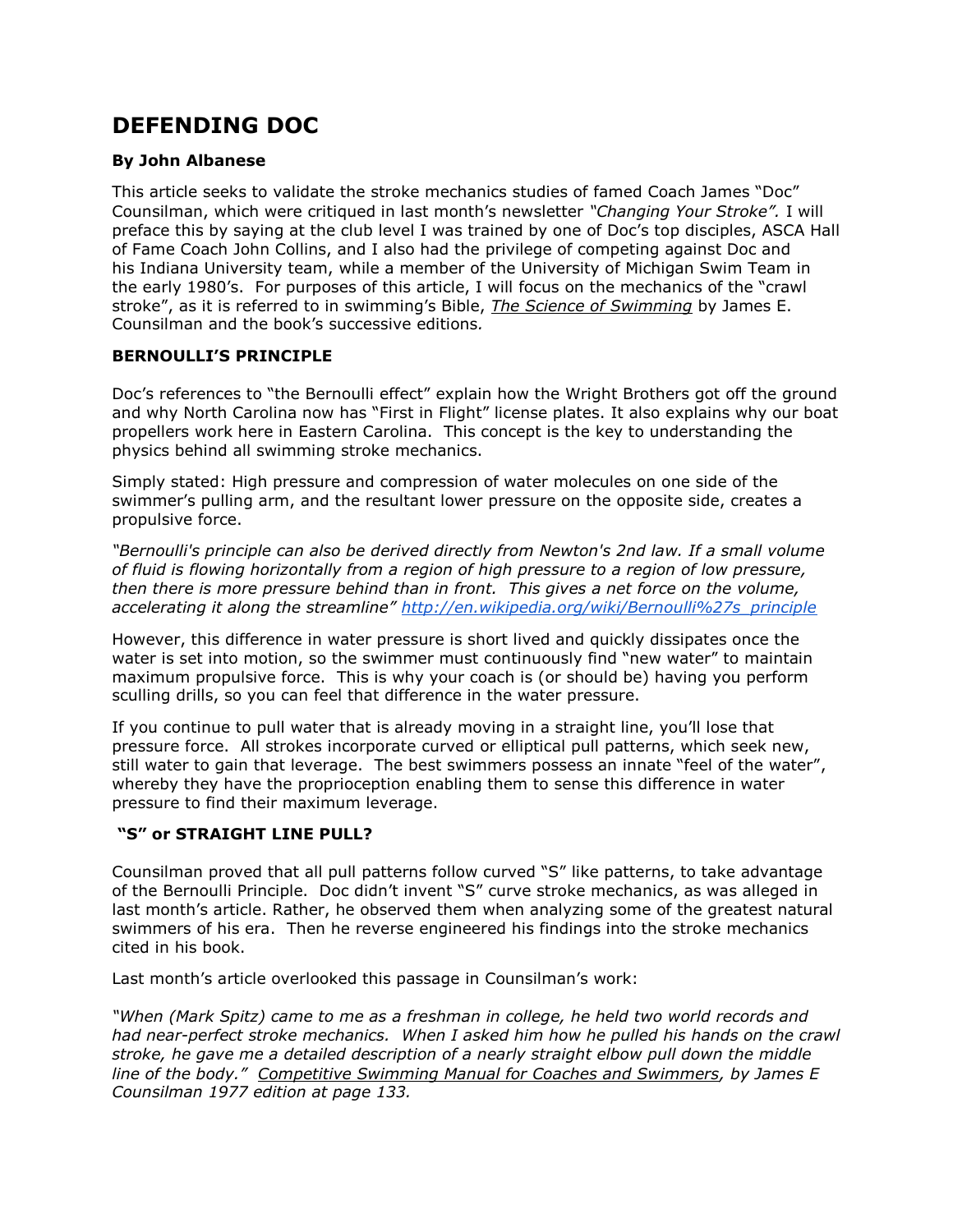This description by Doc's top pupil is strikingly similar the "new" stroke mechanics professed by the author in last month's article.

Both these passages seem to contradict the Hall of Fame coach from Indiana.

So who was right, the coach or the athlete? And where did the "S" curve come from?

## **DOC WAS RIGHT!**

Doc's experiment took Mark Spitz amongst other great swimmers of his day, and put reflector tape on their kinetic check points. Then he turned the pool lights out and photographed them in the dark with an underwater camera and a strobe light, thus creating tracer patterns on the film. This was cutting edge technology for its day.

*"Underwater movies of (Mark Spitz's) pull show him to be using a zigzag pull with his elbows bending up to almost 90 degrees." Competitive Swimming Manual for Coaches and Swimmers, by James E Counsilman 1977 edition at page 133. Also see The New Science of Swimming, by James E. Counsilman and Brian E. Counsilman 1994 edition at pages 23-25*

The result: "S" DEFINITELY HAPPENS!

Despite what Mark Spitz thought he was doing, the tracer lights on the photographs showed curved elliptical patterns, thus proving his arm pull followed the elliptical "S" curve. And I guarantee you, if take any world class freestyler today and do the same strobe light experiment, these same curved patterns will appear.

# **IT IS A MATTER OF PERCEPTION FROM A POINT OF REFERENCE**

Now that you're thoroughly confused, you may ask, "How can all be this be reconciled?!"

It's all a matter of your point of reference. Imagine the swimmer is sitting in a train at the station, looking out the window, while there is second train on the other tracks. The swimmer thinks his train is pulling out, but the swim coach on the platform sees that it is the other train that is actually moving.

The swimmer's psyche, with nothing to look at but that black line on the bottom, tends to see this from a 2 dimensional perspective. However, Coach Counsilman, with the benefit of that aquarium window at the bottom of the famed Indiana pool, saw it from a moving three dimensional perspective.

From the swimmer's perspective, the arm must pull in a straight line down the mid-line of the body just as Mark Spitz and last month's author described. The swimmer's proprioceptive sense of trying to straighten the elbow comes from their countering the temptation to follow the path of least resistance and drop the elbow (which we all must agree is a common stroke defect).

However, from the coach's perspective, the swimmer's body is (or should be) rotating side to side. And just like Doc, from underwater you'll observe any modern world class freestyler bending their elbow to a certain degree.

It is the swimmer's body rotation and elbow bend, which converts the "straight line" arm pull into an "S" curve, thus taking full advantage of Bernoulli's principle. This is why your coach is (or should be) teaching side kicking, side kick-switch, and other body rotation drills.